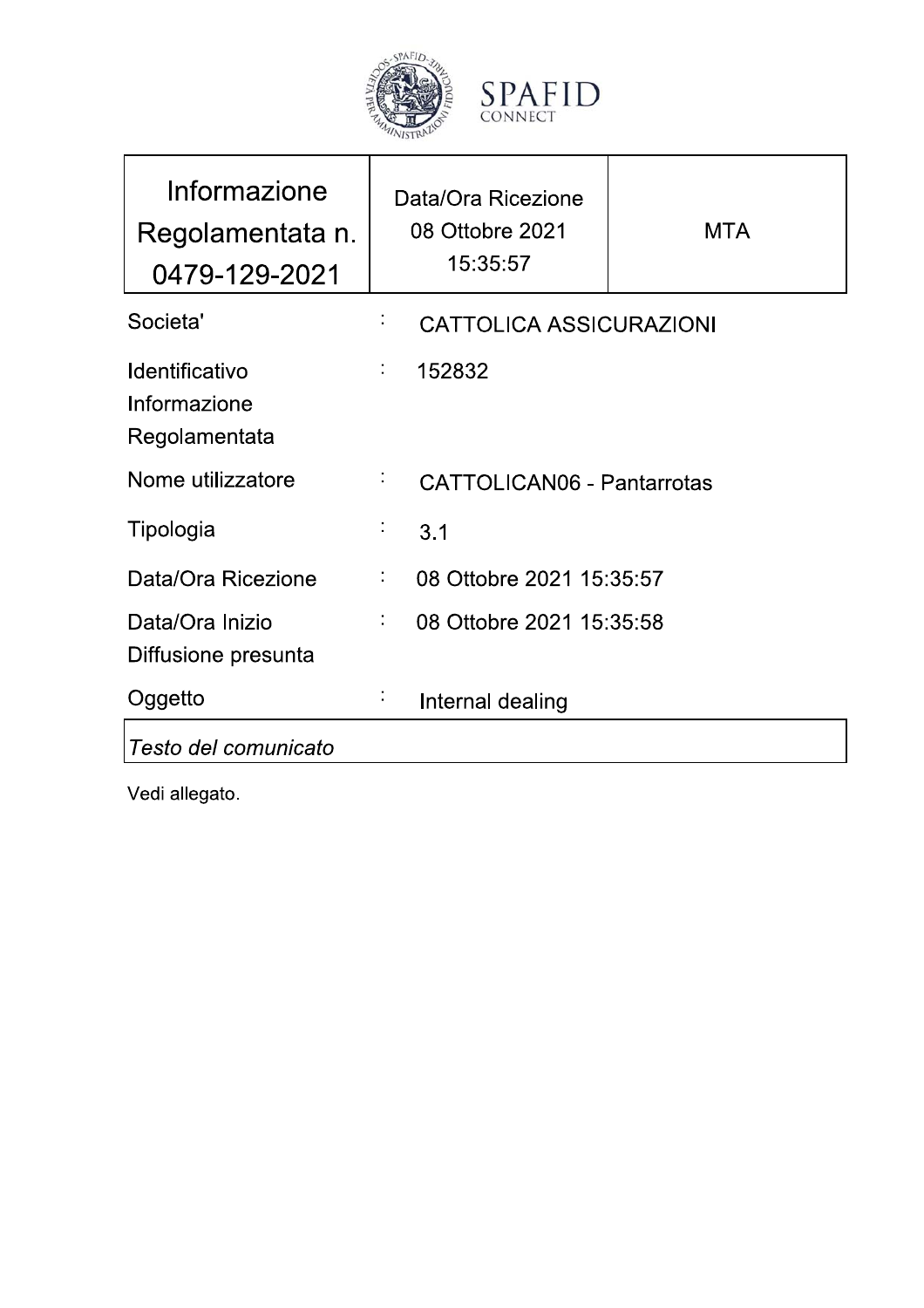

## Template for notification and public disclosure of transactions by persons discharging managerial responsibilities and persons closely associated with them.

| $\mathbf 1$  | Dati relativi alla persona che esercita funzioni di  amministrazione, di controllo o di direzione/alla persona strettamente associata<br>Details of the person discharging managerial responsibilities/person closely associated                                                                                                                                                                                                                                                                                                                                                                                                                                                                 |                                                                                                                                                                                                                                                                                                                                                                                                                                                                                                                                                                                                                                                                                                                                           |              |                                   |                                            |        |  |  |  |
|--------------|--------------------------------------------------------------------------------------------------------------------------------------------------------------------------------------------------------------------------------------------------------------------------------------------------------------------------------------------------------------------------------------------------------------------------------------------------------------------------------------------------------------------------------------------------------------------------------------------------------------------------------------------------------------------------------------------------|-------------------------------------------------------------------------------------------------------------------------------------------------------------------------------------------------------------------------------------------------------------------------------------------------------------------------------------------------------------------------------------------------------------------------------------------------------------------------------------------------------------------------------------------------------------------------------------------------------------------------------------------------------------------------------------------------------------------------------------------|--------------|-----------------------------------|--------------------------------------------|--------|--|--|--|
| a)           | Nome<br>Name                                                                                                                                                                                                                                                                                                                                                                                                                                                                                                                                                                                                                                                                                     | Per le persone fisiche:<br>For natural persons:                                                                                                                                                                                                                                                                                                                                                                                                                                                                                                                                                                                                                                                                                           |              |                                   |                                            |        |  |  |  |
|              |                                                                                                                                                                                                                                                                                                                                                                                                                                                                                                                                                                                                                                                                                                  | Nome:<br>First name:                                                                                                                                                                                                                                                                                                                                                                                                                                                                                                                                                                                                                                                                                                                      | Marco        |                                   | Cognome:<br>Last name:                     | Lamola |  |  |  |
| $\mathbf{2}$ | Motivo della notifica<br><b>Reason for the notification</b>                                                                                                                                                                                                                                                                                                                                                                                                                                                                                                                                                                                                                                      |                                                                                                                                                                                                                                                                                                                                                                                                                                                                                                                                                                                                                                                                                                                                           |              |                                   |                                            |        |  |  |  |
| a)           | Posizione / Qualifica<br>Position / Status                                                                                                                                                                                                                                                                                                                                                                                                                                                                                                                                                                                                                                                       | Per le persone che esercitano funzioni di amministrazione, di controllo o di direzione: indicare la posizione (ad esempio, amministratore delegato, direttore<br>finanziario) occupata all'interno dell'emittente, del partecipante al mercato delle quote di emissione, della piattaforma d'asta, del commissario d'asta, del<br>sorvegliante d'asta<br>For persons discharging managerial responsibilities: the position occupied within the issuer, emission allowances market participant/auction<br>platform/auctioneer/auction monitor should be indicated, e.g. CEO, CFO.                                                                                                                                                          |              |                                   |                                            |        |  |  |  |
|              |                                                                                                                                                                                                                                                                                                                                                                                                                                                                                                                                                                                                                                                                                                  | Pozione:<br>Position:                                                                                                                                                                                                                                                                                                                                                                                                                                                                                                                                                                                                                                                                                                                     |              | Vice Direttore Generale           |                                            |        |  |  |  |
| b)           | Notifica iniziale /<br>Modifica<br>Initial notification /<br>Amendment                                                                                                                                                                                                                                                                                                                                                                                                                                                                                                                                                                                                                           | Indicare se si tratta di una notifica iniziale o della modifica di una precedente<br>notifica. In caso di modifica, spiegare l'errore che viene corretto con la presente<br>notifica<br>Indication that this is an initial notification or an amendment to prior<br>notifications. In case of amendment, explain the error that this notification is<br>amending.                                                                                                                                                                                                                                                                                                                                                                         |              |                                   | l Nuova notifica.<br>Initial notification. |        |  |  |  |
| 3            | Dati relativi all'emittente, al partecipante al mercato delle quote di emissioni, alla piattaforma d'asta, al commissario d'asta o al sorvegliante d'asta<br>Details of the issuer, emission allowance market participant, auction platform, auctioneer or auction monitor                                                                                                                                                                                                                                                                                                                                                                                                                       |                                                                                                                                                                                                                                                                                                                                                                                                                                                                                                                                                                                                                                                                                                                                           |              |                                   |                                            |        |  |  |  |
| a)           | Nome<br>Name                                                                                                                                                                                                                                                                                                                                                                                                                                                                                                                                                                                                                                                                                     | Nome completo dell'entità:<br>Full name of the entity:                                                                                                                                                                                                                                                                                                                                                                                                                                                                                                                                                                                                                                                                                    |              |                                   | CATTOLICA ASSICURAZIONI                    |        |  |  |  |
| b)           | LEI                                                                                                                                                                                                                                                                                                                                                                                                                                                                                                                                                                                                                                                                                              | Codice identificativo del soggetto giuridico,<br>conforme al codice LEI di cui alla norma ISO 17442.<br>Legal Entity Identifier code in accordance with ISO<br>17442 LEI code.                                                                                                                                                                                                                                                                                                                                                                                                                                                                                                                                                            |              | 815600DEEE5337E9A213              |                                            |        |  |  |  |
| 4            | Dati relativi all'operazione: sezione da ripetere per i) ciascun tipo di strumento; ii) ciascun tipo di operazione; iii) ciascuna data; e iv) ciascun luogo in<br>cui le operazioni sono state effettuate<br>Details of the transaction(s): section to be repeated for (i) each type of instrument; (ii) each type of transaction; (iii) each date; and (iv) each place where<br>transactions have been conducted                                                                                                                                                                                                                                                                                |                                                                                                                                                                                                                                                                                                                                                                                                                                                                                                                                                                                                                                                                                                                                           |              |                                   |                                            |        |  |  |  |
|              |                                                                                                                                                                                                                                                                                                                                                                                                                                                                                                                                                                                                                                                                                                  |                                                                                                                                                                                                                                                                                                                                                                                                                                                                                                                                                                                                                                                                                                                                           |              | Operazione - 1<br>Transaction - 1 |                                            |        |  |  |  |
| a)           | Indicare la natura dello strumento: - un'azione, uno strumento di debito, un derivato o uno strumento finanziario legato a un'azione o a uno strumento di debito;<br>Descrizione dello<br>— una quota di emissione, un prodotto oggetto d'asta sulla base di quote di emissione o un derivato su quote di emissione.<br>strumento finanziario.<br>Indication as to the nature of the instrument: — a share, a debt instrument, a derivative or a financial instrument linked to a share or a debt instrument; — an<br>Tipo di strumento<br>emission allowance, an auction product based on an emission allowance or a derivative relating to an emission allowance.<br>Codice di identificazione |                                                                                                                                                                                                                                                                                                                                                                                                                                                                                                                                                                                                                                                                                                                                           |              |                                   |                                            |        |  |  |  |
|              | Description of the                                                                                                                                                                                                                                                                                                                                                                                                                                                                                                                                                                                                                                                                               | Azione                                                                                                                                                                                                                                                                                                                                                                                                                                                                                                                                                                                                                                                                                                                                    |              |                                   |                                            |        |  |  |  |
|              | financial instrument,<br>Type of instrument<br>Identification code                                                                                                                                                                                                                                                                                                                                                                                                                                                                                                                                                                                                                               | Codice di identificazione dello strumento come definito nel regolamento delegato della Commissione che integra il regolamento (UE) n. 600/2014 del Parlamento<br>europeo e del Consiglio per quanto riguarda le norme tecniche di regolamentazione sulla segnalazione delle operazioni alle autorità competenti adottato a<br>norma dell'articolo 26 del regolamento (UE) n. 600/2014.<br>Instrument identification code as defined under Commission Delegated Regulation supplementing Regulation (EU) No 600/2014 of the European Parliament and<br>of the Council with regard to regulatory technical standards for the reporting of transactions to competent authorities adopted under Article 26 of Regulation (EU)<br>No 600/2014. |              |                                   |                                            |        |  |  |  |
|              |                                                                                                                                                                                                                                                                                                                                                                                                                                                                                                                                                                                                                                                                                                  | ISIN:                                                                                                                                                                                                                                                                                                                                                                                                                                                                                                                                                                                                                                                                                                                                     | IT0000784154 |                                   |                                            |        |  |  |  |
| b)           | Natura dell'operazione<br>Nature of the<br>transaction                                                                                                                                                                                                                                                                                                                                                                                                                                                                                                                                                                                                                                           | Descrizione del tipo di operazione utilizzando, se necessario, i tipi di operazioni stabiliti dall'articolo 10 del regolamento delegato (UE) 2016/522(1) della<br>Commissione adottato a norma dell'articolo 19, paragrafo 14, del regolamento (UE) n. 596/2014 oppure uno degli esempi specifici di cui all'articolo 19, paragrafo<br>7, del regolamento (UE) n. 596/2014.<br>Description of the transaction type using, where applicable, the type of transaction identified in Article 10 of the Commission Delegated Regulation (EU)<br>2016/522(1) adopted under Article 19(14) of Regulation (EU) No 596/2014 or a specific example set out in Article 19(7) of Regulation (EU) No 596/2014.                                        |              |                                   |                                            |        |  |  |  |
|              |                                                                                                                                                                                                                                                                                                                                                                                                                                                                                                                                                                                                                                                                                                  | ACCETTAZIONE O L'ESERCIZIO DI UN DIRITTO DI OPZIONE, COMPRESO UN DIRITTO DI OPZIONE CONCESSO A PERSONE<br>CHE ESERCITANO FUNZIONI DI AMMINISTRAZIONE, DI CONTROLLO O DI DIREZIONE O A DIPENDENTI IN QUANTO PARTE<br>DELLA RETRIBUZIONE LORO SPETTANTE, E LA CESSIONE DI QUOTE DERIVANTI DALL'ESERCIZIO DI UN DIRITTO DI OPZIONE                                                                                                                                                                                                                                                                                                                                                                                                           |              |                                   |                                            |        |  |  |  |
|              |                                                                                                                                                                                                                                                                                                                                                                                                                                                                                                                                                                                                                                                                                                  | A norma dell'articolo 19, paragrafo 6, lettera e), del regolamento (UE)n. 596/2014, indicare se l'operazione è legata all'utilizzo di programmi di opzioni su azioni<br>Pursuant to Article 19(6)(e) of Regulation (EU) No 596/2014, it shall be indicated whether the transaction is linked to the exercise of a share option programme.                                                                                                                                                                                                                                                                                                                                                                                                 |              |                                   |                                            |        |  |  |  |
|              |                                                                                                                                                                                                                                                                                                                                                                                                                                                                                                                                                                                                                                                                                                  | No                                                                                                                                                                                                                                                                                                                                                                                                                                                                                                                                                                                                                                                                                                                                        |              |                                   |                                            |        |  |  |  |